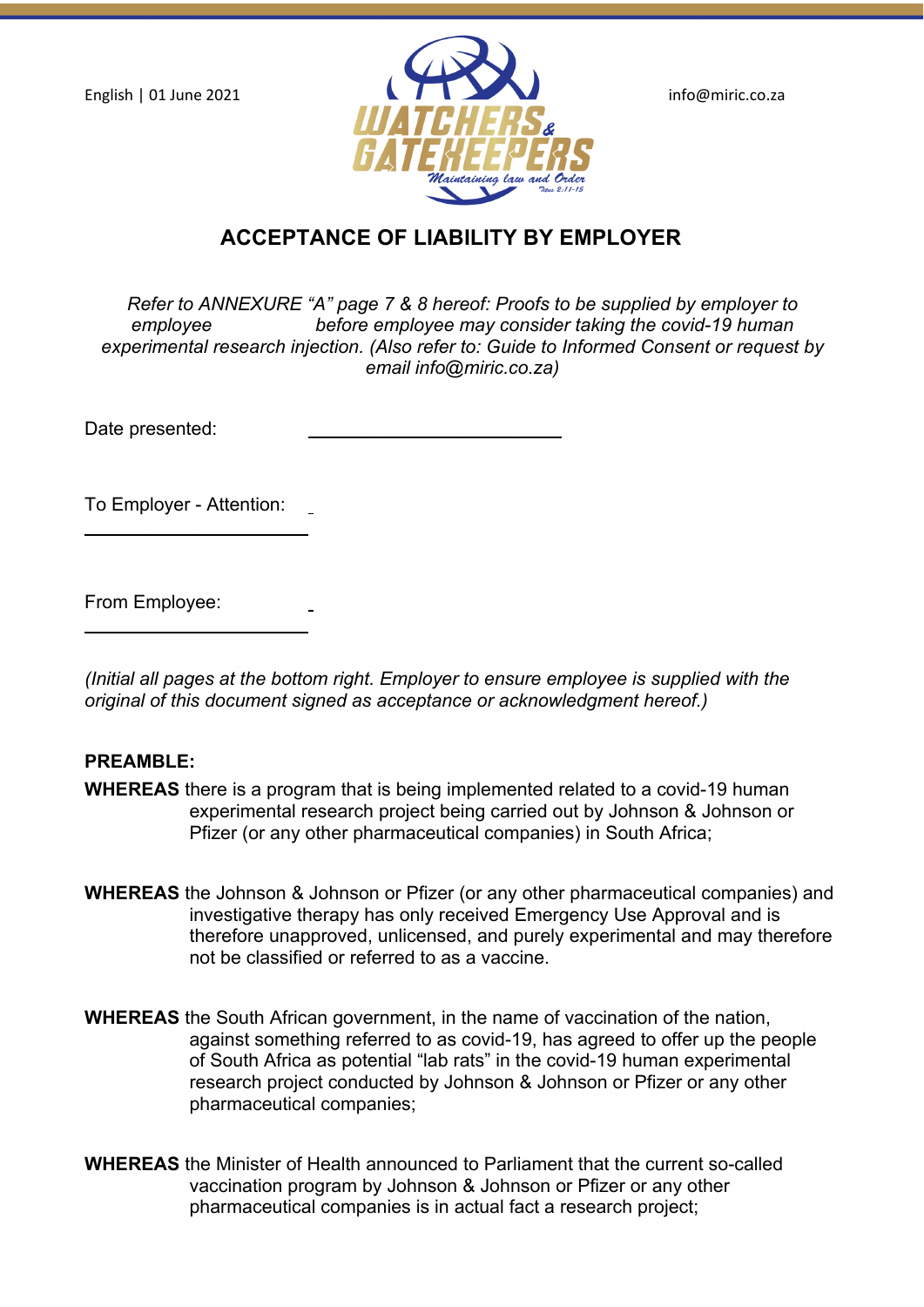- **WHEREAS** the President of South Africa has publicly announced to the nation that participation in the covid-19 human experimental research project is not mandatory but voluntary;
- **WHEREAS** the recovery rate of people supposedly testing positive for covid-19, in South Africa and around the world is more than 99%;
- **WHEREAS** both the World Health Organisation and the United States of America Centre for Disease Control have declared, in their websites, that the pcr-tests, used for supposedly testing for covid-19 are inaccurate and therefore unreliable as they give false positive results;
- **WHEREAS** the National Health Act regulates the position between users and healthcare personnel and healthcare providers as regards the administration of medication and/or medical procedures and experiments;
- **WHEREAS** the employer, if insisting on the employee's participation in the said covid-19 human experimental research project, undertakes to provide the requisite information herein listed and accepts all liabilities that may occur as a result, in the event that the employee does so participate under duress and compulsion by the employer.

## **DECLARATIONS AND DEMANDS BY EMPLOYEE**

- 1. Should it be the case that I, the employee, do finally agree to participate in the covid-19 human experimental research project, being touted as vaccination, as a result of pressure exerted by the employer, does the employer have the following in place and therefore undertake to provide the same:
	- 1.1 A health insurance plan in place that provides complete coverage should I experience an adverse event, or even death from receiving the covid-19 human experimental research injection? If yes, please provide the details here of my personal cover:
	- 1.2 A life insurance policy that provides all the necessary coverage in the event that I die from receiving a human experimental research covid-19 injection? If yes, please provide the details here of my personal cover:
	- 1.3 Workers' Compensation, disability insurance, or other some such related resources for myself and/or my dependents, should I have an adverse event to the human experimental research covid-19 injection and am rendered incapacitated and unable to come to work for days, weeks, or months, or if I am disabled for life? If yes, please provide the details here of my personal cover: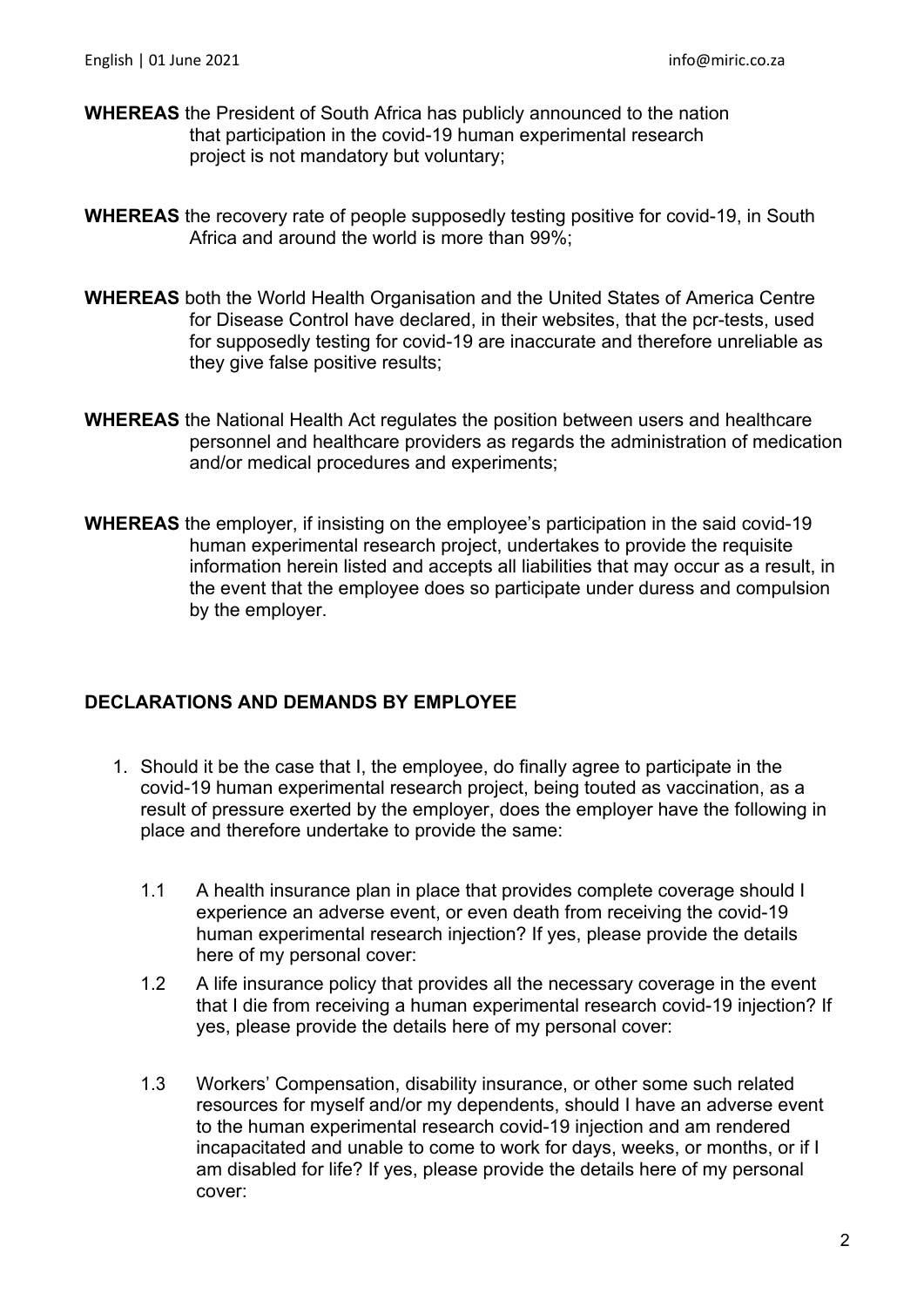- 2. In terms Section 12(2) of the Constitution of the Republic of South Africa, Act 108 of 1996, everyone has the right to bodily and psychological integrity, which includes the right not to be subjected to medical or scientific experiments without their informed consent.
- 3. Section 6 of The National Health Act 61 of 2003, in keeping with the Constitution, requires that I be provided with the following, which has so far not been provided to me. If you insist that I participate in this covid-19 human experimental research project please provide detailed information on the following, so that I may make an educated decision and hence be able to give informed consent:
	- 3.1 the range of diagnostic procedures and treatment options available to me;
	- 3.2 the benefits, risks, costs and consequences associated with each option;
	- 3.3 my rights to refuse and an explanation of the implications, risks, obligations of such refusal:
	- 3.4 my rights to use the available options and an explanation of the implications, risks, obligations of such usage of alternatives;
	- 3.5 my rights to have this information communicated to me in a language that I understand;
- 4. Section 12(2) of the Constitution of South Africa and Section 6 of the National Health Act, in insisting on the non-violability of informed consent, are in keeping with the 1st Code of the Nuremberg Code, the foundation of ethical medicine, in that no one may be coerced to participate in a medical experiment.
- 5. Further, to be able to make an informed consent on the Johnson & Johnson or Pfizer or any other pharmaceutical companies covid-19 human experimental research injection please confirm the following research project specific information:
	- 5.1 That you have read and understood all the relevant fact sheets on the injections and have provided me with the same;
	- 5.2 Fact sheets that provide the most current and up-to-date information on the injections, including the ingredients and have provided me with the same;
	- 5.3 Fact sheets about possible side effects and adverse events and have provided me with the same;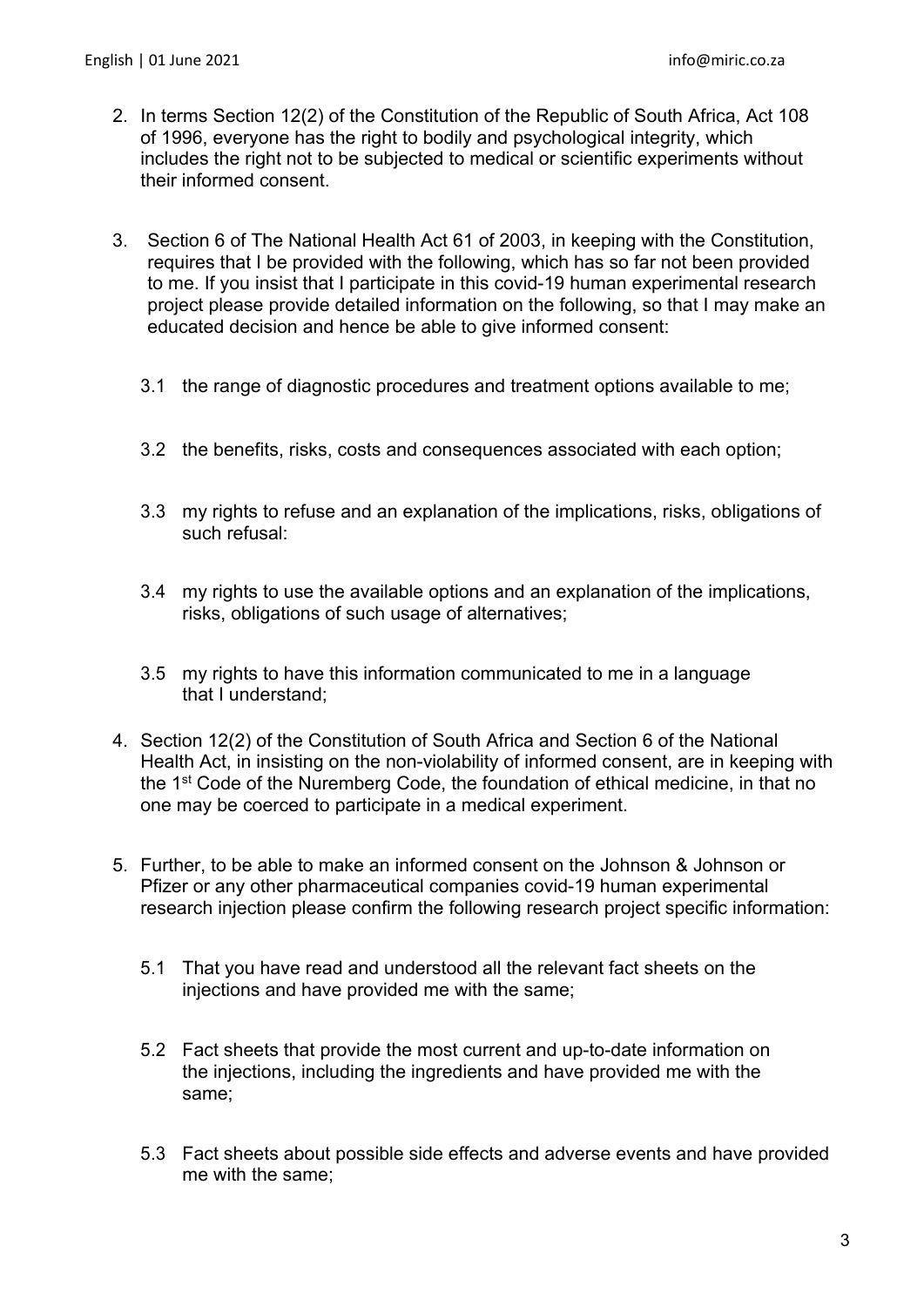- 5.4 That you have reviewed the available databases of potential material adverse events reported to date for people who have received the human experimental research covid-19 injections in general and Johnson & Johnson or Pfizer (or any other pharmaceutical companies) in particular where such reported adverse events include death, anaphylaxis, neurological disorders, autoimmune disorders, other long-term chronic diseases, blindness and deafness, infertility, foetal damage, miscarriage, and stillbirth and have provided me with the same;
- 5.5 That you have shared with me, in writing, websites and/or video footage, all the relevant fact sheets and databases related to the injections and the potential benefits and adverse events and supplied me with copies of the same, to keep;
- 5.6 That you have provided all the proofs requested in terms of Annexure "A" of this Acceptance of Liability;
- 5.7 That you are aware that I have a constitutional right not to be experimented upon and will only consider being injected after getting legal advice and you making an unequivocal written undertaking to my lawyers regarding your liability;
- 5.8 That you are aware that there is no law that has been gazetted in South Africa, to mandate you to compel or exert pressure on the employees to participate in the covid-19 human experimental research project;
- 5.9 Further that you are aware that only state legislation would allow employers to mandate the covid-19 injections, whether experimental or approved.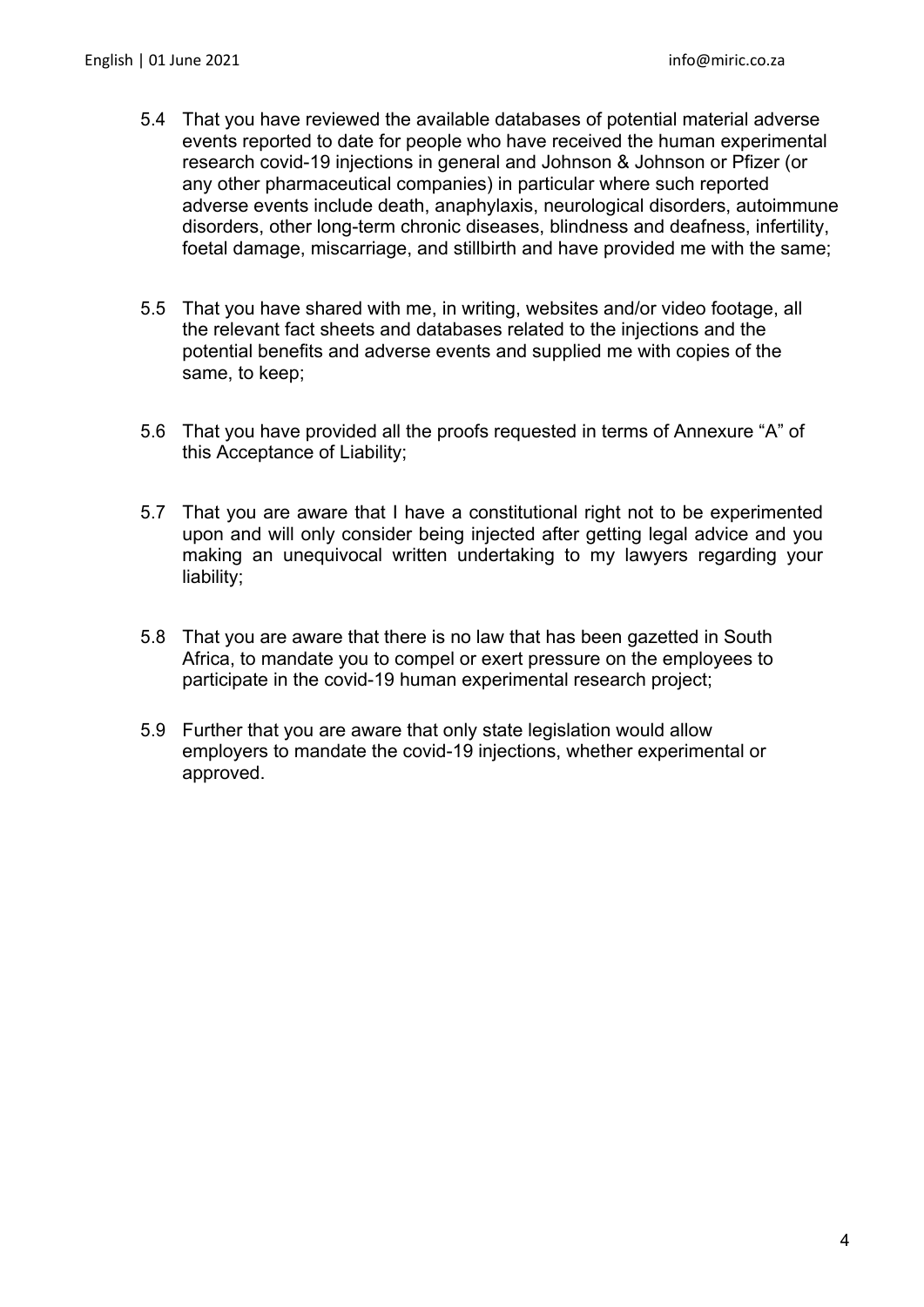## **UNDERTAKING BY EMPLOYER**

|    | , in my capacity                               |
|----|------------------------------------------------|
| as |                                                |
| of | within my area of responsibility in employment |

(Company Name) and also in my personal capacity, do hereby undertake the following:

- 1. I have read and understood the Preamble to this Acceptance of Liability by Employer;
- 2. I have read and understood the Declarations and Demands by the employee, including all relevant legislation and the Nuremberg Code;
- 3. I have read and understood the list of items, as contained in Annexure "A", requiring to be proved to the employee and confirm that the employee is entitled to such information and that I have provided all the information requested, failure to provide any of the information renders me not legally empowered to compel the employee to get the covid- 19 human experimental research injection.
- 4. Regardless of there being no law that mandates me or the employing establishment to coerce, force or exert pressure on the employee to participate in the project, I am hereby confirming that I am directly or indirectly forcing the employee to participate in the program;
- 5. In the event that the employee still opts to exercise his/her right not to participate I have no authority to subject the employee to any disciplinary processes as the employee is protected by South African and International legal instruments;
- 6. In the event that the employee succumbs to the pressure exerted by myself, I take full responsibility and liability to him/her and his/her dependents for any adverse events as captured in the employee's declaration or any other, not captured by the employee's declarations and demands;
- 7. Should anything go wrong, in as far as adverse events are concerned, as a result of my decision to compel the employee to get injected against his/her will, I am personally responsible and fully liable, financially and otherwise for all expenses that may flow therefrom.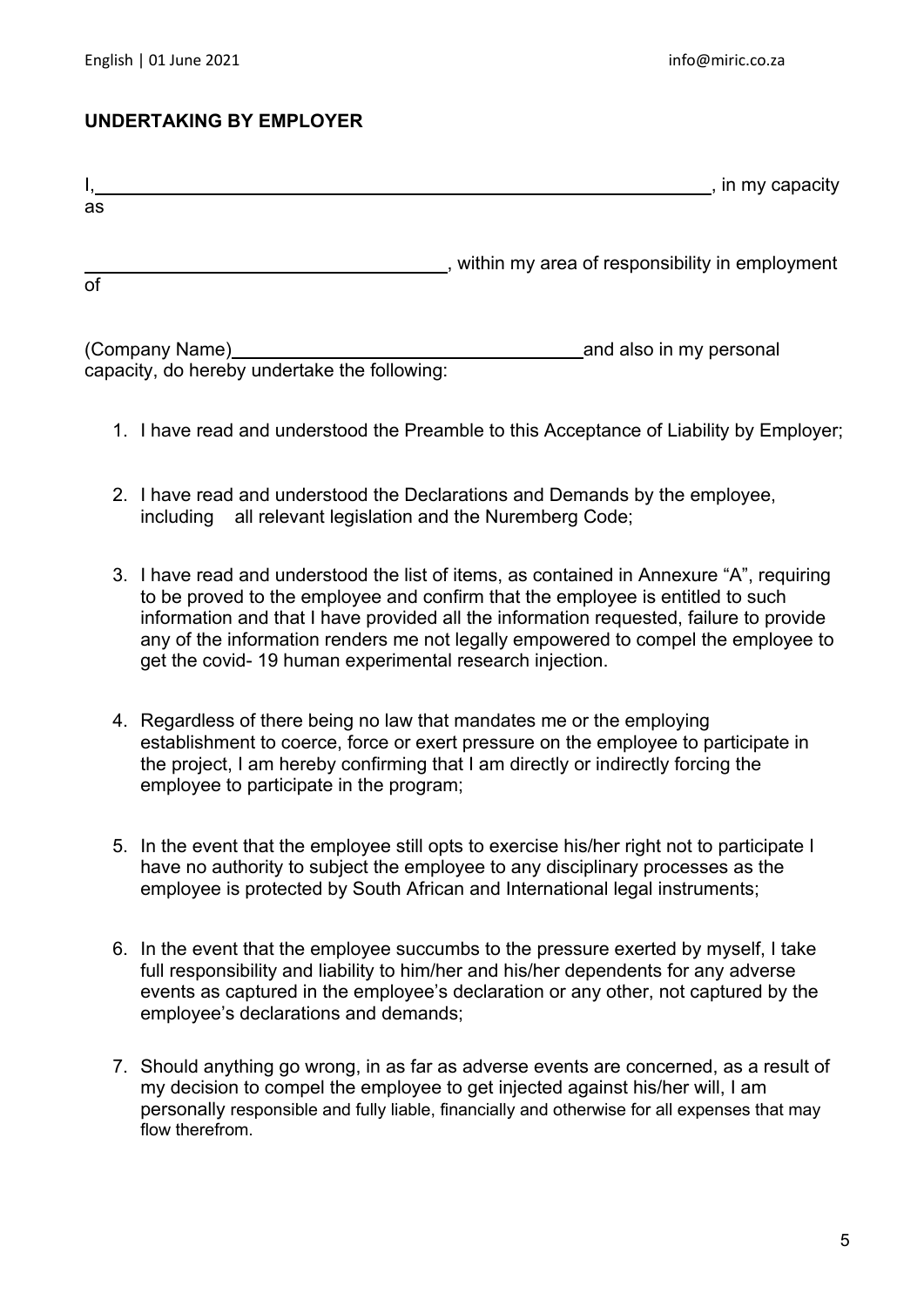# THUS SIGNED AND DATED ON THIS \_\_\_\_\_ DAY OF \_\_\_\_\_\_\_\_\_\_\_\_\_\_IN THE YEAR \_

#### **EMPLOYEE**

ID Number of Employee Signature of Employee

Full Name of Employee

## **ACCEPTANCE OF LIABILITY BY EMPLOYER**

ID Number Signature

Full Name

## **OR ACKNOWLEDGEMENT OF RECEIPT OF DOCUMENT, BUT NOT ACCEPTANCE OF LIABILITY BY EMPLOYER**

ID Number Signature

Full Name

*(Initial all pages above at the bottom right. Employer to ensure employee is supplied with the original of this document signed as acceptance or acknowledgment hereof.)*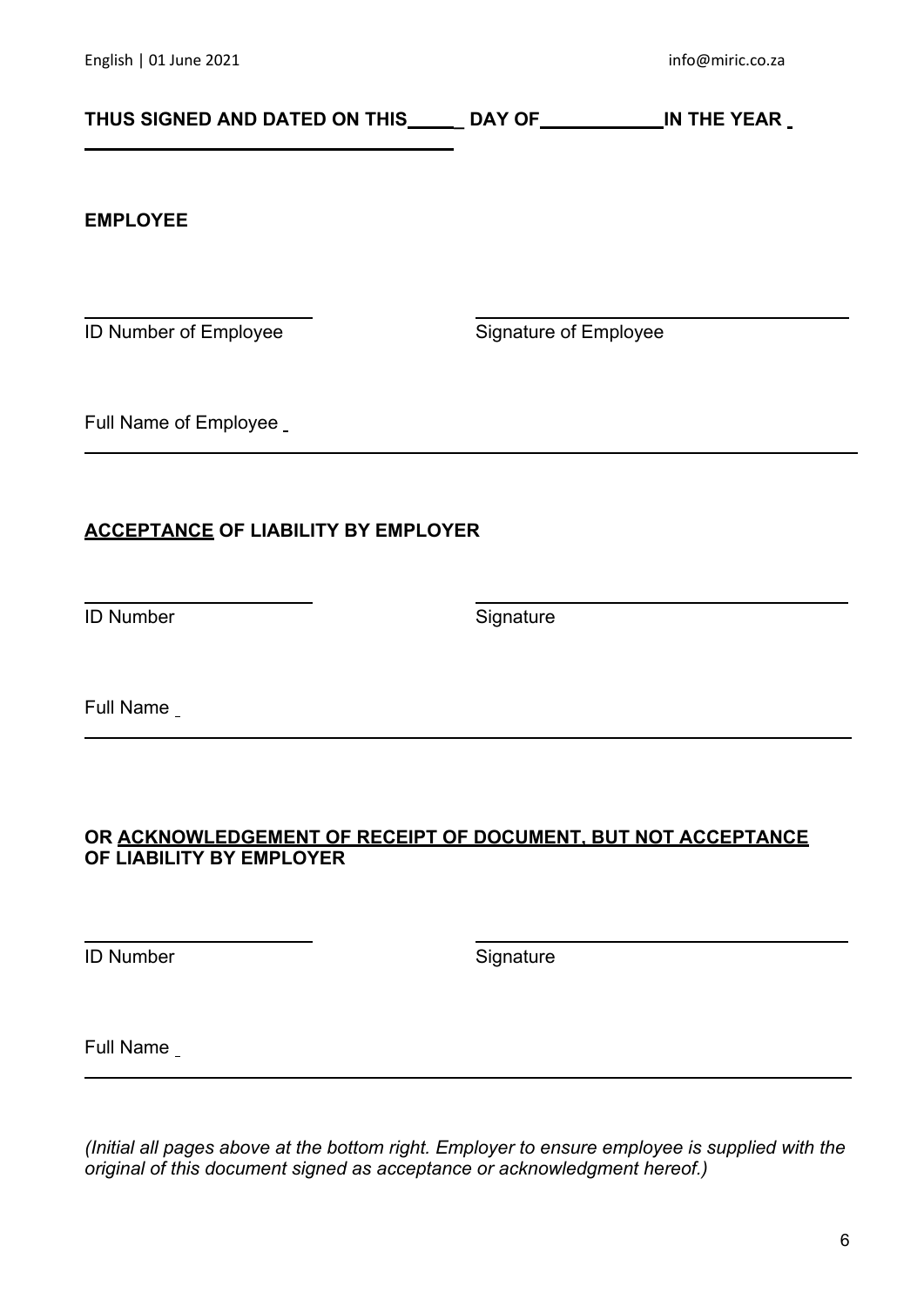## **ANNEXURE "A"**

## **Proofs to be supplied by employer to employee before employee may consider taking the covid-19 human experimental research injection**

- 1. Proof that covid-19 human experimental research injections are 100% safe;
- 2. Proof that covid-19 human experimental research injections do not have any detrimental health effects;
- 3. Proof that covid-19 human experimental research injections do not produce neurological, physical impairment, paralysis, long lasting and detrimental side effects and/or death;
- 4. Proof that covid-19 human experimental research injections have been thoroughly tested according to the full rigours of historic testing procedures (usually lasting years) and do not fall short in any respect, of these essential processes.
- 5. Proof that covid-19 human experimental research injections are premised upon an attenuated SARS Cov 2 virus.
- 6. Proof that covid-19 human experimental research injections have been able to halt/prevent the conditions they are allegedly created for.
- 7. Proof that covid-19 exists as a pathogen and not as a direct result of exposure to EMF radiation or any other condition.
- 8. Proof that the covid-19 human experimental research injections are effective in preventing the spread of covid-19.
- 9. Proof that the government has not relied upon inaccurate and/or fraudulent data to frighten the population into fearful compliance with its legally unenforceable dictates.